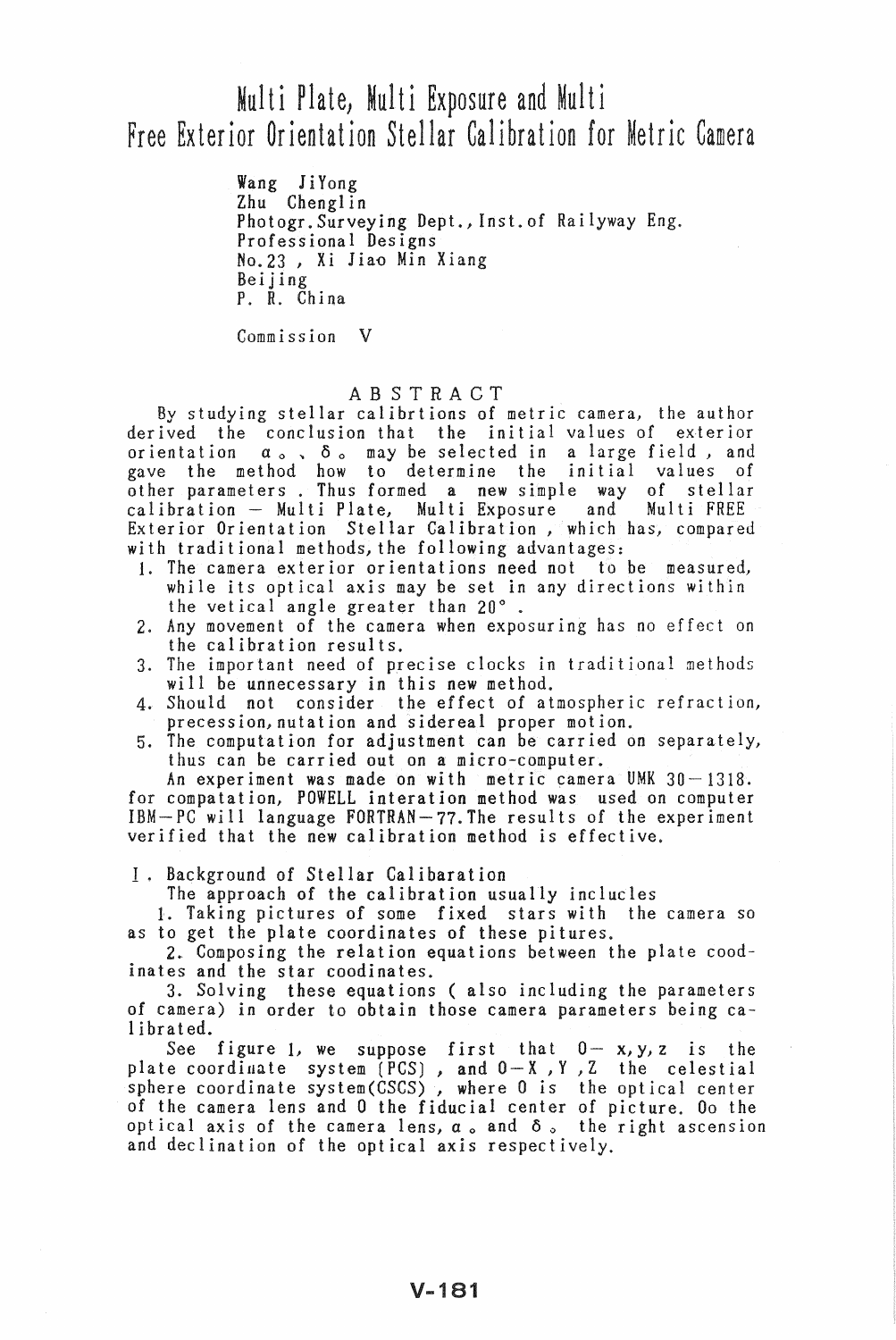

Then, let  $\alpha_j$  be the right<br>ascension,  $\delta_j$  the declination<br>of a star in CSCS when exposuring, and  $x_i$ ,  $y_i$  its picture coordinates with respect to<br>PCS, the z-axis of PCS is in coindance with  $f_{\circ}$ , the fixed focal length of the camera. Therefore, from (1), we have

Figure 1

$$
x_0 - f_0 \frac{a_1 \lambda_i + b_1 B_i + c_1 C_i}{a_3 \lambda_i + b_3 B_i + c_3 C_i} + \Delta x_i - x_i = 0
$$
 (1)

$$
y_0
$$
 -  $f_0$   $\frac{a_2}{a_3} \frac{A_1 + b_2}{A_1 + b_3} \frac{B_1 + c_2}{B_1 + c_3} \frac{C_1}{C_1} + \Delta y_1 - y_1 = 0$ 

where  $x_0$ ,  $y_0 - f_0$  are so-called the interior orientation parameters of the camera, as be craz be cz as bs and cs the elements of the transformation matrix from  $(a_i - \delta_i)$  to  $(x_i y_i - f_0)$ , and these elements being the functions of  $\alpha > \delta$ .  $k_o$ ,  $A_i$ ,  $B_i$ ,  $C_i$  are the functions of  $a_i$  and  $\delta_i$ , while<br>  $A_i = \cos a_i \cos \delta_i$ ,  $B_i = \sin a_i \cos \delta_i$ ,  $C_i = \sin \delta_i$ , and  $\triangle x_i$  and<br>  $\triangle y_i$  are the effections due to lens deformations, they are<br>
expressed in some paper (2) by

$$
\triangle x = \overline{x} (\overline{k}_1 r^2 + \overline{k}_2 r^4 + \cdots) + (\overline{p}_1 (r^2 + 2 \overline{x}^2) + 2 p_2 xy) + (1 + p_3 r^2)
$$
  
 
$$
\triangle y = \overline{y} (k_1 r^2 + \overline{k}_2 r^4 + \cdots) + (p_2 (r^2 + 2 \overline{y}^2) + 2 p_1 xy) + (1 + p_3 r^2)
$$
  
where

$$
\overline{x} = x_1 - x_S, \quad \overline{y} = y_1 - y_S, \quad r^2 = \overline{x}^2 + \overline{y}^2 \quad \text{and} \quad k_1 - k_2 - k_3 = 1
$$
\n
$$
p_1 - p_2 - p_3 = \cdots = r^2 + r^2 + \overline{y}^2 \quad \text{and} \quad k_1 - k_2 - k_3 = \cdots
$$

when measuring images of stars, we eventually obtain  $x_i$ ,  $y_i$  with errors, say  $x_i'$ ,  $y_i'$ , if

$$
x_i' + V_{xi} = x_i, y_i' + V_{yi} = y_i
$$
, equation (1) will become

$$
V_{x_i} = x_0 + \Delta x_i - f_0 \frac{a_1 A_i + b_1 B_i + c_1 C_i}{a_3 A_i + b_3 B_i + c_3 C_i} - x_i'
$$

$$
V_{y_i} = y_0 + \Delta y_i - f_0 \frac{a_2 A_i + b_2 B_i + c_2 C_i}{a_3 A_i + b_3 B_i + c_3 C_i} - y_i'
$$
 (2)

for one image of a star, we can list such an equation pairs, so, for n images of the stars, we can then, establish n eguation pairs as below.

$$
V_{x_1} = x_0 + \Delta x_1 - f_0 \frac{a_1 A_1 + b_1 B_1 + c_1 C_1}{a_3 A_1 + b_3 B_1 + c_3 C_1} - x_1'
$$

#### $V - 182$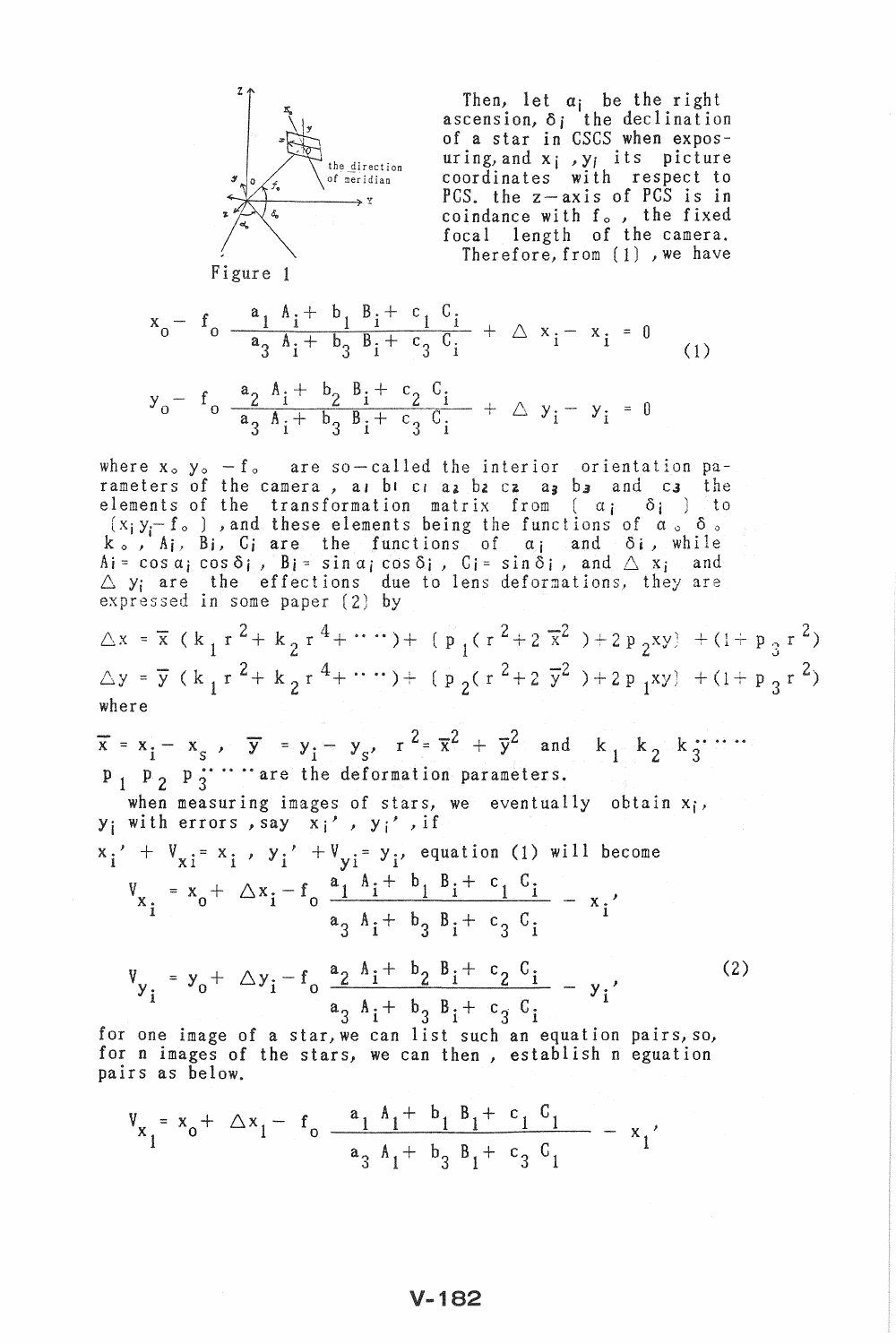$$
V_{y_1} = y_0 + \Delta y_1 - f_0 \frac{a_2 A_1 + b_2 B_1 + c_2 C_1}{a_3 A_1 + b_3 B_1 + c_3 C_1} - y_1'
$$
  
\n...  
\n
$$
V_{x_n} = x_0 + \Delta x_n - f_0 \frac{a_1 A_n + b_1 B_n + c_1 C_n}{a_3 A_n + b_3 B_n + c_3 C_n} - x_n'
$$
  
\n
$$
V_{y_n} = y_0 + \Delta y_n - f_0 \frac{a_2 A_n + b_2 B_n + c_2 C_n}{a_3 A_n + b_3 B_n + c_3 C_n} - y_n'
$$
  
\n(3)

y\$ , In order to obtain n order to obtain the camera parameters(x., y.<br>k<sub>1</sub>, k<sub>2</sub>, k<sub>3</sub>, ..., ), the equations above are solved according to Least Square Criterion: ,  $f_0$  ,  $x_3$  , usua 11 y

 $\Sigma_{i=1}^{n}$  (  $Vx_{i}^{2} + Vy_{i}^{2}$  ) = minimum.

For determining these parameters, we should know the exterior orientation elements (EOE)  $a_0$   $\delta_0$   ${\bf k}_o$  , the coordinates of star  $a_i$ ,  $\delta_i$  and the picture coordinates of the star images.

In previous calibrations  $(1)$  ,  $(3)$  , either the EOE must be measured or the optical axis must be set to the direction toward the zenith in order to determine  $a_0$   $\delta_0$   $k_0$ , Besides, precise clocks must be used for recording the universal time( UT) of exposuring and also the latitude  $\phi$  and longititude  $\lambda$  of the posuring and also the fact that  $\phi$  and foligit ridde  $\lambda$  of the exposuring station must be given, with  $\alpha_{\circ}$ ,  $\delta_{\circ}$ , k  $_{\circ}$ , UT,  $\lambda$ and  $\phi$ , the correct coordinates of star  $a_j$ ,  $\delta_j$  when expossuring can be known.

II.FEOE stellar calibration method.

As a matter of fact, our calibration is facing such a problem, that is *,* to map the camera parameters from a structure of a star group. so, if we know the relative positions of the stars, we can determine the parameters including  $\alpha$  .  $\delta$  .  $k$  ., here, we are taking  $\alpha_0$ ,  $\delta_0$ ,  $k_0$  as unkown variables.

It is easy to determine the relative positions of stars during exposuring, we may directly use the values of  $\alpha_j$   $\delta_j$  in the date near that of exposuring of the stars looked up in the astronomical almanac, since the right ascension  $\alpha_i$  and delination  $\delta_i$  of stars vary in relative position so slightly that in several days its changes are less than 1", for the positions' absolut changes, we can take them as to be the varieties of  $\alpha_o$  and  $\delta_o$ .

The values of  $\alpha$ ,  $\delta$ , are determined by means of the theory as described below (see part  $\mathbb{II}$  ), the camera parameters can be solved with  $\alpha_o$  and  $\delta_o$  simultaneously.

III. Convergence of  $\alpha_o$   $\delta_o$ 

It is affirmative that  $a_0$  and  $\delta_0$  can be solved from the equations composed by the coordinates of the stars, since, after gived the initial values of the parameters except  $a_{\circ}$  and  $\delta_{\circ}$ , Vxi and Vyi in equations(3) and hereafter

 $f(\vec{x}) = \sum_{i=1}^{n} (V_{xi}^{2} + V_{yi}^{2})$ 

is only a function with two varibles, which can be expressed by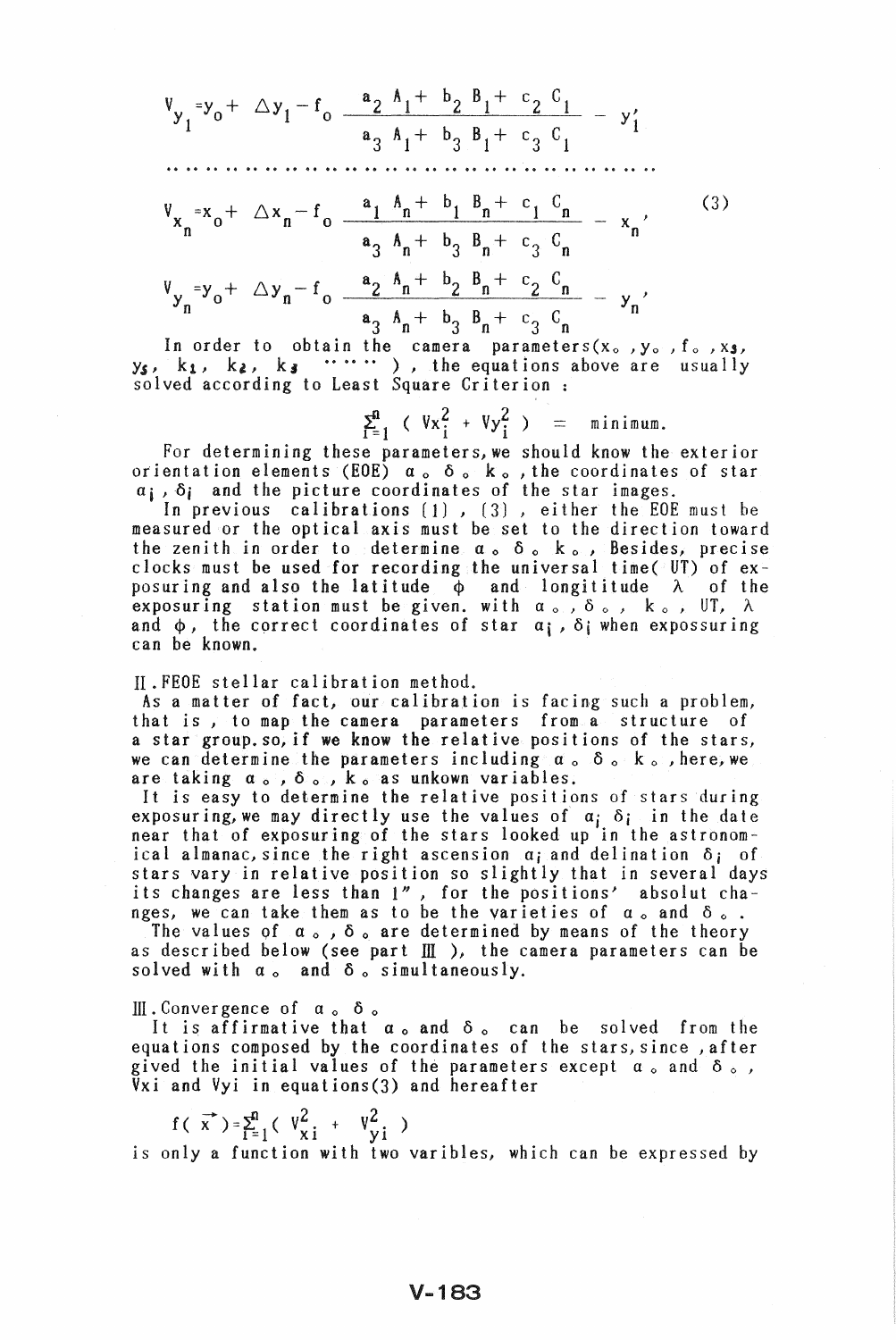$f(\vec{x}) = f(\vec{a}_0, \delta_0)$ 

with mathematic method, we can prove that 1. there exist the values of  $\triangle a$  and  $\triangle \delta$  a which make

> $f(\alpha_0 + \Delta \alpha_0^{\dagger}, \delta_0) > f(\alpha_0^{\dagger}, \delta_0^{\dagger})$  $f(\alpha_0, \delta_0 + \Delta \delta_0) > f(\alpha_0, \delta_0)$

and  $f(a_0 + \Delta a_0 , \delta_0 + \Delta \delta_0) > f(a_0 , \delta_0)$ 

2. the larger the values of  $\vert \bigtriangleup a \vert$  and  $\vert \bigtriangleup \delta \vert$ , the lager the value of  $\int \Delta f(x)$ , i.e

value of  $|\triangle \mathfrak{a}''| > |\triangle \mathfrak{a}''| > |\triangle \mathfrak{a} \circ |$ <br>
if  $|\triangle \mathfrak{a}'''| > |\triangle \mathfrak{a}''| > |\triangle \mathfrak{a} \circ |$ <br>
then  $f(\mathfrak{a} \circ + \triangle \mathfrak{a}''', \delta \circ) > f(\mathfrak{a} \circ + \triangle \mathfrak{a}'', \delta \circ)$ <br>
and if  $|\triangle \delta'''| > |\triangle \delta''| > |\triangle \delta \circ |$ <br>
then  $f(\mathfrak{a} \circ, \delta \circ + \triangle \delta''') > f(\mathfrak$ of the value of  $\delta$ , and the chang of  $f(\vec{x})$  due to that of  $\triangle \delta$ 

is independent of the value of  $a$ .

4. if  $|\alpha 2| > |\alpha 1| > |\alpha_0 + \Delta \alpha_0|$ <br>then  $f(\pm (|\alpha 2| + |\Delta \alpha|)), \delta) > f(\pm |\alpha 1| + |\Delta \alpha|, \delta)$ <br>and if  $|\delta 2| > |\delta 1| > |\delta_0 + \Delta \delta_0|$ <br>then  $f(\alpha_1 \pm (|\delta 2| + |\Delta \delta|))) > f(\alpha_1 \pm (|\delta 1| + |\Delta \delta|))$ 

From above, we can deduce that when we search  $\alpha$  and  $\delta$ . From a random initial value of  $\alpha$ ,  $\delta$ ,  $\beta$ ;  $\beta$  ay  $\alpha$  oo<sup> $\gamma$ </sup>;  $\delta$  oo $\beta$ ;  $\gamma$  we may<br>first search along the direction  $\beta \Delta$  as  $\alpha$  increase or decrease,<br>and the last value must be  $\alpha$ ,  $\alpha$   $\alpha$  is increase interation method.

IV. An experiment with UMK 30-1318 close range photogrammetric camera by FEOE stellar calibration method.

1. A brief introdution

with the same camera which has a solid focal length, in three different directionss, at different UT, we took several photos of a star field which includs. Lyra and Aquila there were three<br>exposured plates 6 stars images on plate NO.1; 3 on NO.2 and 4 on NO. 3. The star images exposured at every 6 different UT on every plate were measured.

The picture coordinates of the images of stars exposured at the same UT were treated as a basic data group (BG), for every basic group is related to a group of exterior orientation elements a.  $\delta$  .  $k$  . (j=1-6), and three BG from the three plates composed an adjutment group(AG), so we got altogather 6 adjustment groups.

composing the equations like (2) with each AG and computing with powell iteration method, we get the parameters:

|  |  |  | $\alpha \stackrel{\textbf{j}}{\underset{01}{\phantom{}} 1}\delta \stackrel{\textbf{j}}{\underset{01}{\phantom{}}}\kappa \stackrel{\textbf{j}}{\underset{01}{\phantom{}}\phantom{}}\alpha \stackrel{\textbf{j}}{\underset{02}{\phantom{}}\phantom{}}\phantom{1}\delta \stackrel{\textbf{j}}{\underset{02}{\phantom{}}\phantom{}}\phantom{1}\kappa \stackrel{\textbf{j}}{\underset{02}{\phantom{}}\phantom{}}\phantom{1}\alpha \stackrel{\textbf{j}}{\underset{03}{\phantom{}}\phantom{}}\phantom{1}\delta \stackrel{\textbf{j}}{\underset{03}{$ |  |  |  |
|--|--|--|------------------------------------------------------------------------------------------------------------------------------------------------------------------------------------------------------------------------------------------------------------------------------------------------------------------------------------------------------------------------------------------------------------------------------------------------------------------------------------------------------------------------------------------------|--|--|--|
|  |  |  | $x_0^j$ $y_0^j$ $f_0^j$ $x_5^j$ $y_5^j$ $k_1^j$ $k_2^j$ $k_3^j$ $\cdots$                                                                                                                                                                                                                                                                                                                                                                                                                                                                       |  |  |  |
|  |  |  | where the initial values of $a_0$ , $\delta_0$ and $k_0$ were determined                                                                                                                                                                                                                                                                                                                                                                                                                                                                       |  |  |  |
|  |  |  | according to the method described in $\scriptstyle\rm I\!I\!I$ ,by taking x. =0,y. =0,                                                                                                                                                                                                                                                                                                                                                                                                                                                         |  |  |  |
|  |  |  | $f = 200$ mm and $k = 0$ the require of each $\Delta C$ are listed in table                                                                                                                                                                                                                                                                                                                                                                                                                                                                    |  |  |  |

 $f_o = 300$ mm and  $k_o = 0$  the results of each AG are listed in table 1. 2. The computations of the parameters and the estimations of

their accuracies.

Based on table 1, we can estimate the errors of mean squares with unit weight, say it being  $m_{oj}$  (j=1-6)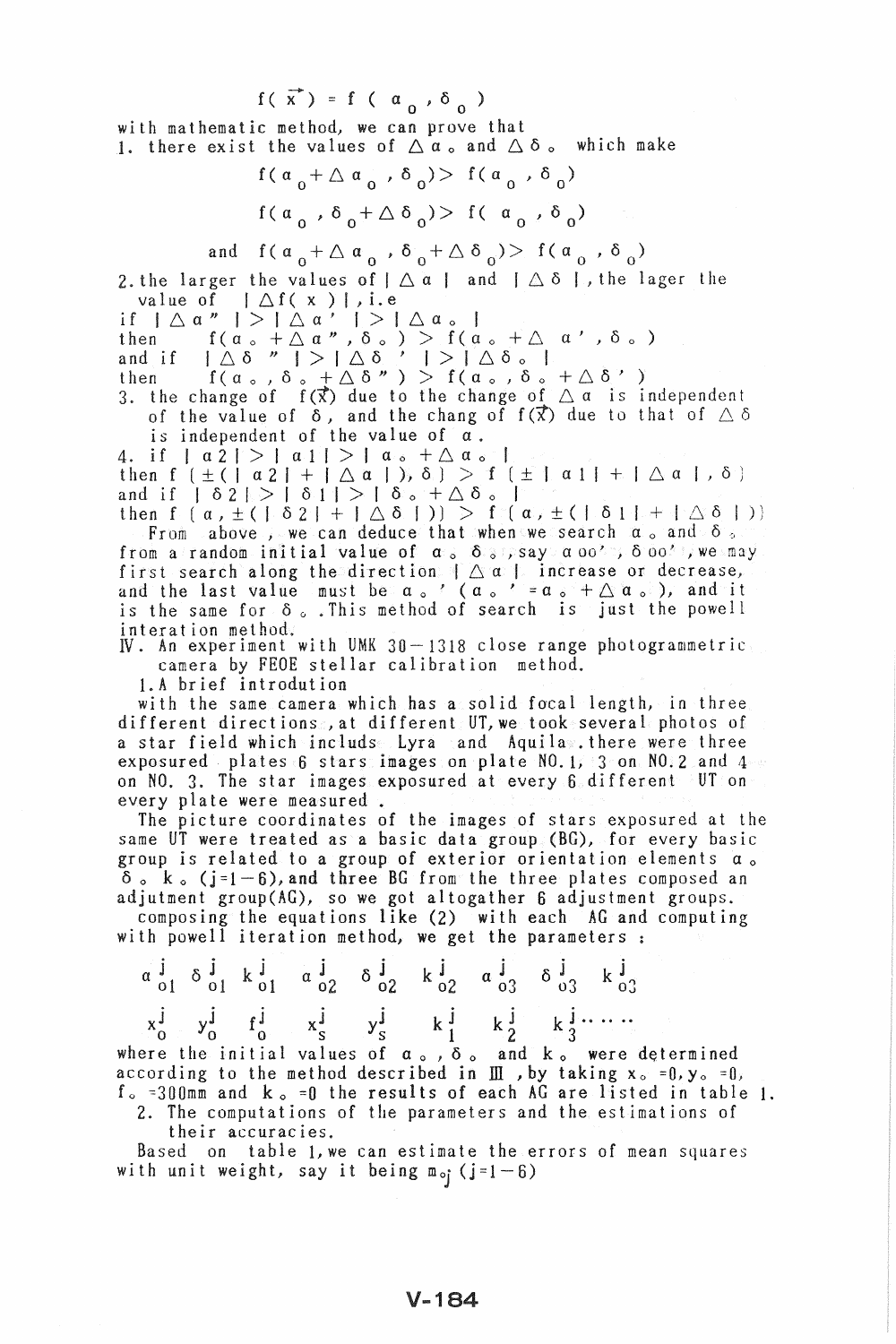$$
m_{oj} = \pm \sqrt{\frac{\sum_{i=1}^{n} (\sqrt{x}_{x_i}^2 + \sqrt{x}_{y_i}^2)}{n_j - t_j}}
$$

J J By calculating the weighted aver of the parameters from the six AG , we have



It is true that these values differ very much from the tabled values  $X_0$  (10 $\mu$ ), y<sub>o</sub> (-10 $\mu$ ), f<sub>o</sub> (303.35mm), but the effictivenss of FEOE stellar method is verified yet, for the differnces between the calibrated values and the tabled values are due to large measuring errors of plate coodinates in practise.

In (3) , the author gives the formula to estimate the parameters' EMS(errors of mean square)with unit weight,which is:

$$
m_0^2 = \frac{\sum r_i}{r} + \frac{1}{r} \sum \frac{(X_i - X)^2}{m_{0i}^2}
$$

For our calibration, it will be

$$
m_0^2 = \frac{74}{15} + \frac{1}{15} \times 22666.97 = 156.06 \mu^2
$$

Therefore, the EMS of each parameter is

$$
m_n = m_0 \sqrt{\frac{1}{P_x}} = m_0 \sqrt{\frac{1}{1 - \frac{1}{\sum m_{0i}^2}}}
$$
 = ± 32.05  $\mu$ 

## $V - 185$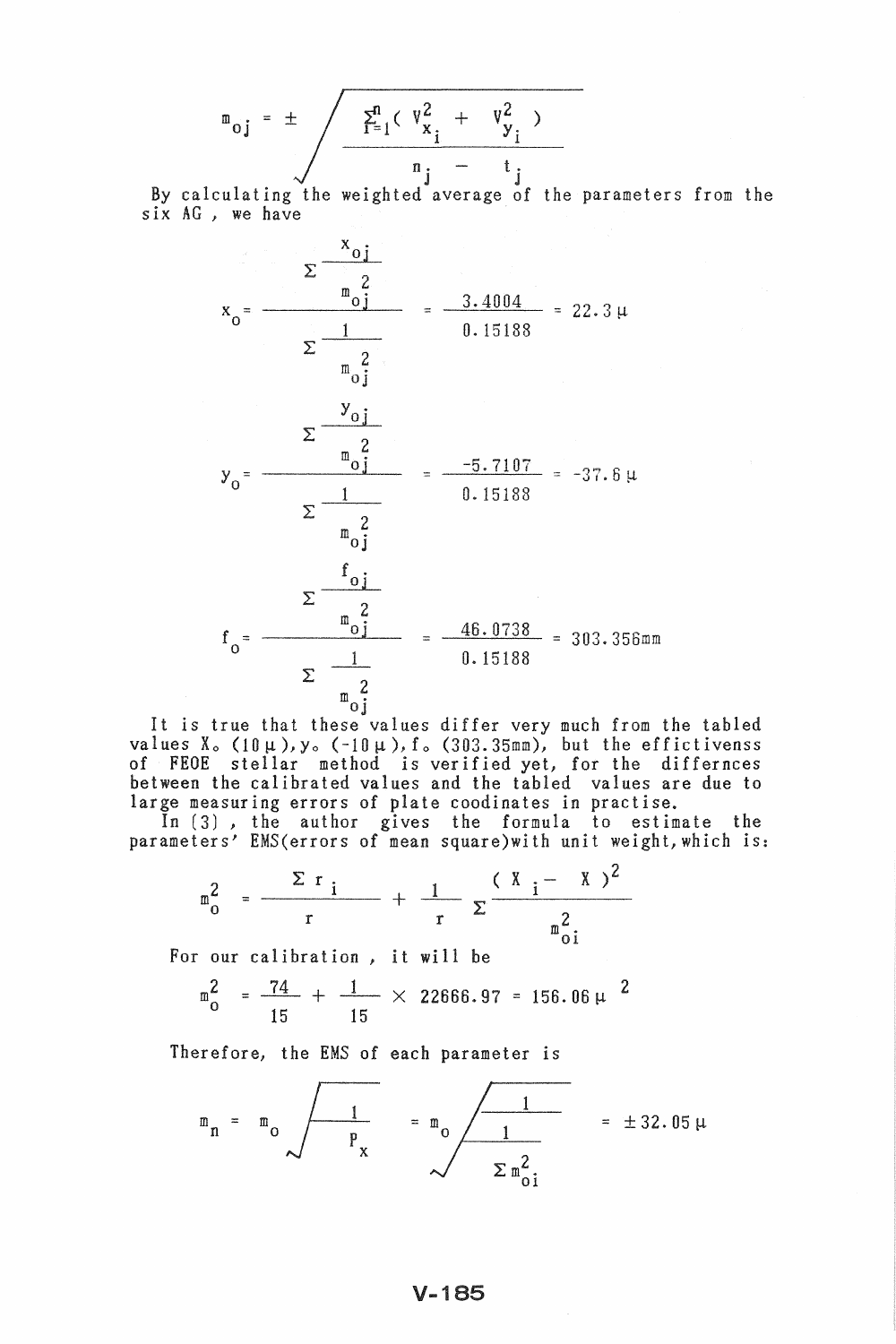v. Conclusions

1. Through mathematical analysis, we found that the exterior orientation parameters  $\alpha$  .  $\delta$  . can be convergent in the iteration process, and their iterative initial values may be selected from

 $\alpha \circ \circ' \leftarrow (\alpha \circ -90^{\circ} + \varepsilon, \alpha \circ +90^{\circ} - \varepsilon)$ <br>  $\delta \circ \circ' \leftarrow (\delta \circ -90^{\circ} + \varepsilon, \delta \circ +90^{\circ} - \varepsilon)$ 

where  $\varepsilon$  is the maximum angle of image field of camera.

2. Since  $\alpha_o$   $\delta_o$  can be convergent, when use FEOE stellar calib method, it needs not to measure the exterior orientation elements  $\alpha_o$ ,  $\delta_o$  while the optical axis of camera may be set in any directions. except its zenith distance greater than  $70^{\circ}$ . 3. The important need of precise clocks in traditional met-

hods will be unnecessary in this new method.

4. Should not consider the effect of atmosperic refraction, (when step 2. is made) precession, nutation and sidereal proper mot ion.

5. The computation of adjustment can be carried on separately thus can be carried out on a micro-computer.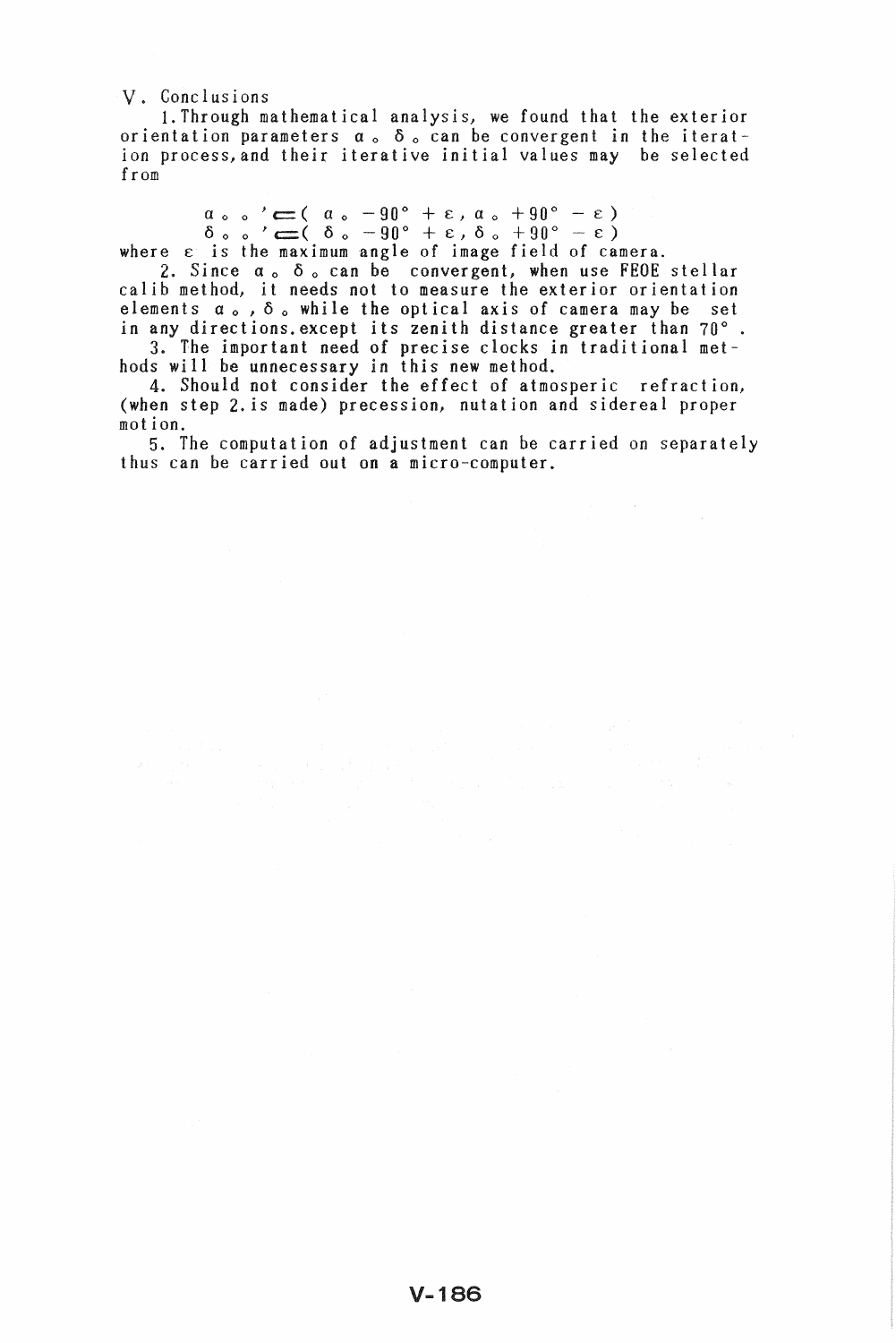|   | No. of AG $x_0(\mu)$ $y_0(\mu)$ $f_0(mn)$          |  | $\sum$ $v^2$                                       |  |         | $n_i$ , $t_i$ , $r_i$ , $m_{0i}$ ( $\mu$ ) |
|---|----------------------------------------------------|--|----------------------------------------------------|--|---------|--------------------------------------------|
| 1 |                                                    |  | 54.75 -13.15 303.313 5094.85 26 14 14 $\pm$ 19.07  |  |         |                                            |
| 2 |                                                    |  | $33.30 - 162.29 303.319 1332.60 26 12 14$          |  |         | ± 9.76                                     |
| 3 |                                                    |  | $176.82$ 53.75 303.54 1552.10 26 12 14 $\pm 10.53$ |  |         |                                            |
| 4 | $220.96$ -80.73 303.339 788.54 26 12 14 $\pm 7.55$ |  |                                                    |  |         |                                            |
| 5 | $-69.9061.37303.368275.3418$                       |  |                                                    |  | $9 \t9$ | ± 5.53                                     |
| 6 | $-3.60$ 31.34 303.361 113.53 18 9 9 ± 3.55         |  |                                                    |  |         |                                            |
|   |                                                    |  |                                                    |  |         |                                            |

Table 1 The results of calibration

Notes : n<sub>:</sub>  $t_i$ <br> $r_i$ the number of variables in each AG. the number of necessary variables in each AG.<br> $r_i = n_i - t_i$ . he number of<br>he number of<br>i<sup>= n</sup>i<sup>-t</sup>i·